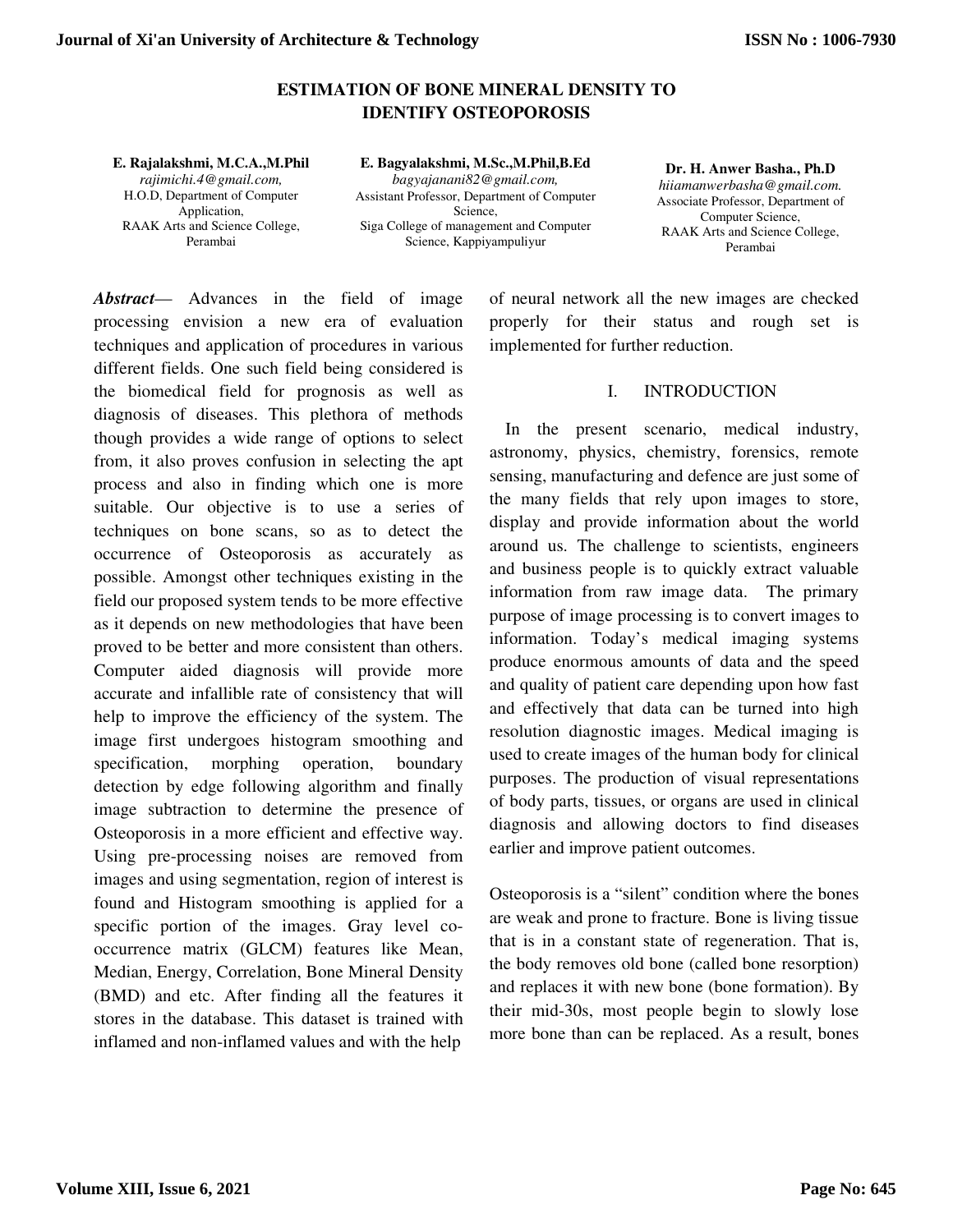become thinner and weaker in structure. It may come to your attention only after you break a bone. When you have this condition, a fracture can occur even after a minor injury, such as a fall. The most common fractures occur at the spine, wrist and hip. Spine and hip fractures, in particular, may lead to chronic (long-term) pain and disability, and even death. Bone Mineral Density refers to the ratio of weight to the volume or area of the bones. Bone density is used as an indirect indicator to identify bone weakness and fracture risk. 70 percent weight of bones is made from minerals. Calcium and magnesium are the most prevalent minerals in bone, although numerous trace mineralsare also present. These trace minerals include silicon, strontium, vanadium, phosphorus, zinc, copper and boron.

This paper is used to identify various tissue properties in a bone. It is used to determine the fracture risk of a bone based on its properties. We use quantitative computed tomography (QCT) to determine the volumetric BMD. It is used to find out whether BMD is positive or negative with fatigue life .It is found that the standard deviation of BMD is negatively associated with fatigue life. Fatigue life is defined as the no of applications of a given stress to which a sample of metal can be subjected before failing The QCT scans were obtained with the specimens and simulated and are in .8mm isotropic voxel size with 1mm thickness of images. All the specimens were fatigue loaded using load levels. Fatigue loading is stopped when 1000 cycles is reached or when vertebrae is fractured. Hazardal situations are measured during the calculation of BMD.

#### II. EXISTING SYSTEM

 At the present a large amount of research has been started in image processing for medical field as per the specifications of diagnosis, but the number of true positives generated is very low and limited. This leads to inaccuracy and the methods are not reliable for continuing. Various segmentations, and clustering techniques based on discrete cosine transform (DCT), NCuts Algorithm, SOFES Algorithm and even manual segmentation have been employed to perform and help in computer aided diagnosis from scans with accuracy. The various disadvantages result from the methods inefficiency for the procedure as they cannot sufficiently deal with the respective image scans properly or give a proper diagnosis. Also, a certain amount of negative results ensure that the methods be refined more to give precise results. Employing canny edge detector are less accurate and the sobel filter smoothens the image allowingedge analysis more accurately by producing considerably higher values for similar edges and hence giving a better detection

#### III. PROPOSED SYSTEM

The design of the system is based on various technologiesfrom image processing likewise for providing complete diagnosis automatically. Our proposed method consists of stepwise processing where first the image is normalized through histogram smoothing and specification, and then itundergoes morphological operation of dilation and erosion to enable extraction of the bones area termed as the region of interest (ROI). Next using boundary detection, we find out the edges of the bones sufficiently underlining the joint area foranalysis which is the subtracted from previous image and theresults are generated as a diagnosis where if the value is above a specific standard, it can be positive for osteoporosis. Digital image processing is concerned primarily with extracting useful information from images. Ideally, this is done by computers, with little or no human intervention. The image will be converted to digital form using a scanner digitizer. To get originality of information, it has to undergo various phases of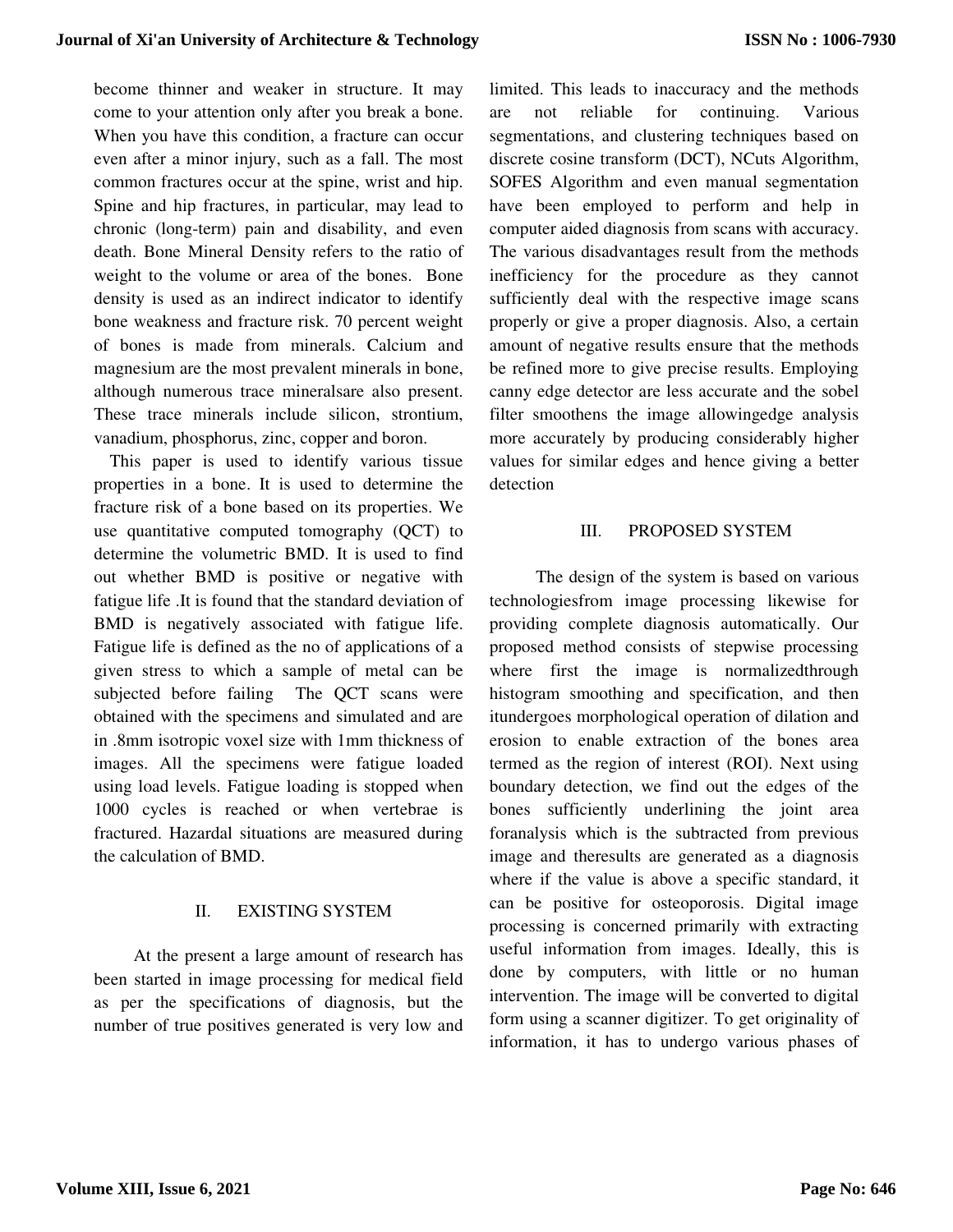processing Image processing algorithms may be placed at three levels. At the lowest level are those techniques which deal directly with the raw, possibly noisy pixel values, with denoising and edge detection being good examples. In the middle, algorithms which utilize low level results for further means, such as segmentation and edge linking. At the highest level are those methods which attempt to extract semantic meaning from the information provided by the lower levels, for example, handwriting recognition. Important applications are medicine, film and video production, photography, remote sensing, and security monitoring.

#### *A. Histogram Smoothing and Specification*

Histogram of an image shows a strong peak because the image is dominated by a large area of a single gray-level value, this can cause problems when using Histogram Equalization. One method, Piecewise Therefore preference to this method in which segments yield the original means of the modes, maximizing their entropy as suggested in the method of Brightness Preserving Histogram Equalization with Maximum Entropy, is natural. Further contrast improvements can be achieved if the valleys between the modes that have areas much smaller than the rest can be eliminated, choosing a single valley in between. Additionally, the number of valleys between two consecutive peaks that are close together should be reduced by eliminating the valley in the middle.

#### *B. Morphological Operation*

 Morphological operation is a transformation technique in the object image that consists of the set of theory operation to extract the specific feature from given binary image or gray image. There are two types of morphological operations; erosion and dilation. The opening processing is processing that performs dilation after erosion and the closing

processing is processing that performs erosion after dilation. When the opening processing is performed on the image, the part, where pixel value is large, becoming not dim and disappears. Finally, we obtain the differences of original image and the opening processing image is performed, the outline part of which becomes dim will be extracted. The general expressions for the two operations are: These two processes hence help in extraction of our ROI from the image scan by gradual processing.In Fig. 1 Under preprocessing noises are removed from images and using segmentation, region of interest are found and Histogram smoothing is applied for a specific portion of the images. Gray level co-occurrence matrix (GLCM) is applied and found many features like Mean, Median, Energy, Correlation, Bone Mineral Density (BMD) and etc. After finding all the features it stores in the database. This dataset is trained with inflamed and non-inflamed values and with the help of neural network all the new images are checked properly for their status and rough set is implemented for further reduction.



Figure 1. Block Diagram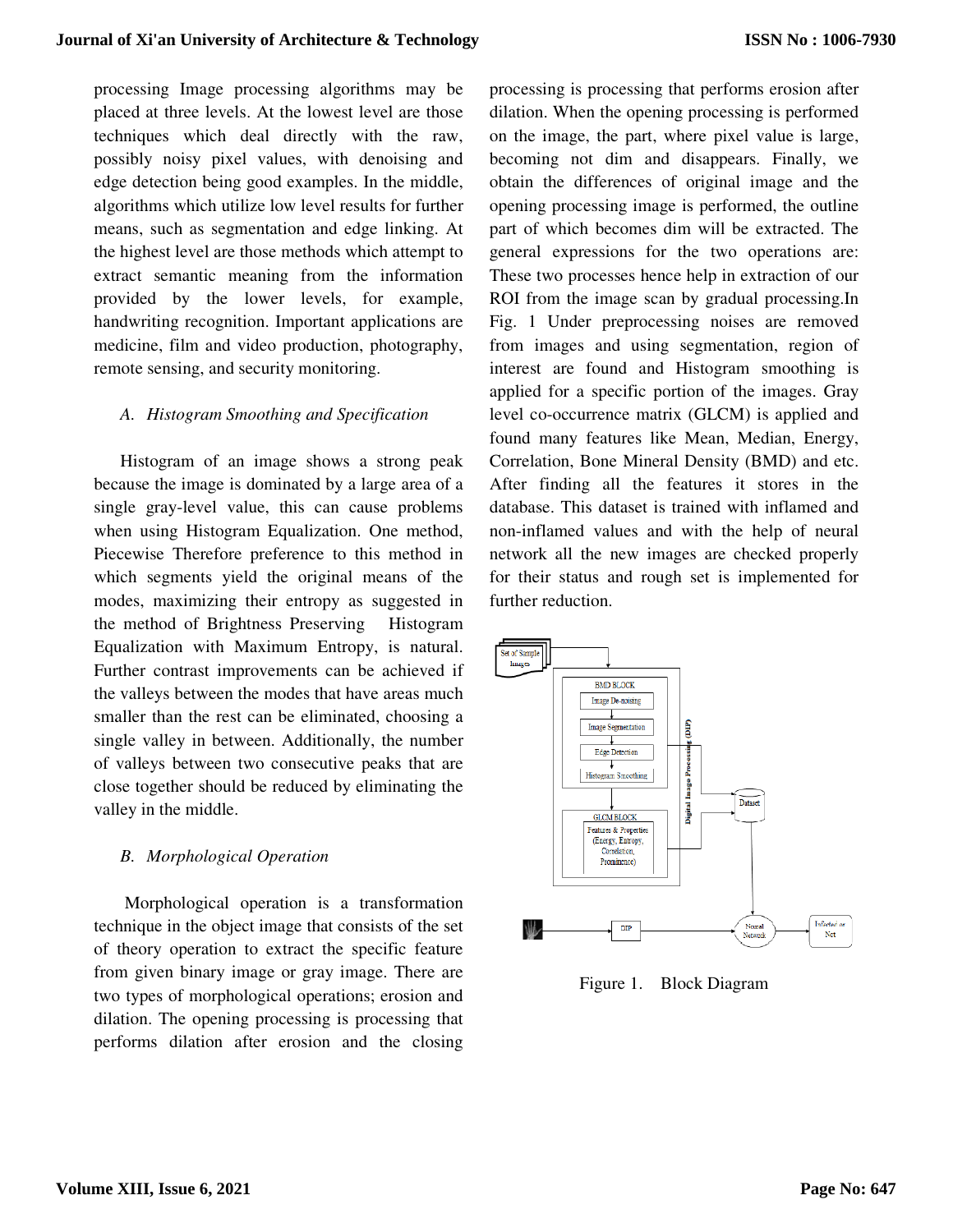#### *C. Boundary Detection*

 A wide range of edge detection techniques has been available in the image processing. Sobel, Prewitt, Costella, Laplacian and Canny operators which are all based on the difference in intensity of gray levels but still different in the mathematical aspects There

fore, we extend the capability of the previous edge vector fiel by

applying a local averaging operation where the value of each vector is replaced by the average of all the values in the local neighborhood.

## *D. Image Subtraction*

 This step requires the subtraction of images, one of a previous time and one processed image to find out the changes affected into the bones at the ROI and hence helps in diagnosing the presence of RA in the patient more effectively.

## *E. Working Principle*

Our proposed method consists of a stepwise processing where first the image is normalized through histogram smoothing and specification, and then it undergoes morphological operation of dilation and erosion to enable extraction of the bones area termed as the region of interest (ROI). Next using boundary detection we find out the edges of the bones sufficiently underlining the joint area for analysis which is the subtracted from previous image and the results are generated as a diagnosis where if the value is

above a specific standard it can be a positive for RA. The complete flow of proposed system can be seen in Fig. 1.In our proposed system, Neural Network is used for classification. Whenever a new bone image is given as input to the proposed system, it is pushed into the BMD block. Then various steps are performed on this input bone

images. Finally, BMD and GLCM features are extracted from input bone image. These values are compared against the dataset using neural network and then it is classified as whether infected or not infected.



Figure 2. System Design And Flow



Figure. 3 Original Image Bone images are collected from various laboratories and onlineimage database

Noise may be accumulated in the image during image acquisition. So, the given image is subjected to Median filtering techniques in order to enhance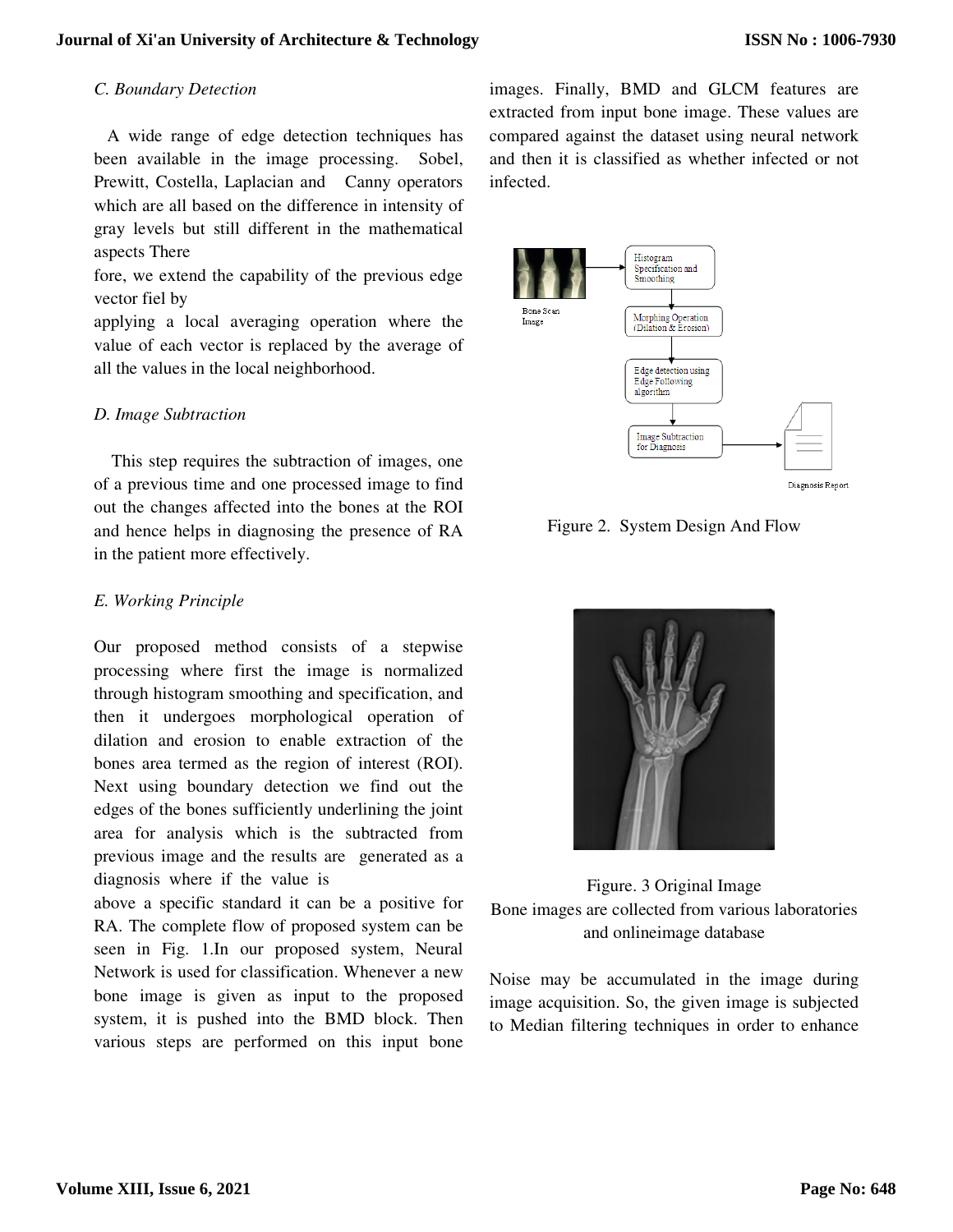the image because median filter shows average performance on all types of noise. New procedure is created for measuring these performance parameters. From the result of these performance parameters, we can identify that median filter gives average performance on all type of noise.



Figure. 4 Image after Denoising using Median Filter



Figure. 5 Segmentation using threshold approach

Probability and Cumulative distribution function method based smoothing is used to identify those different types of objects appearing in the image and makes segmentation process easier.

**Algorithm 1: The probability of each occurrence** 

**Input: Noise free Image Output: Smoothed Image Procedure: numofpixels=size(GIm,1)\*size(GIm,2); %freq counts the occurrence of each pixel value. %The probability of each occurrence is calculated by probf. for i=1:size(GIm,1) for j=1:size(GIm,2) value=GIm(i,j); freq(value+1)=freq(value+1)+1; probf(value+1)=freq(value+1)/numofpixels; end end sum=0; no\_bins=255;**

|          | <b>INCONSISTENT REDUCED TABLE</b> |                |                  |            |                |
|----------|-----------------------------------|----------------|------------------|------------|----------------|
| Image    | Area                              | <b>Entropy</b> | <b>Perimeter</b> | <b>BMD</b> | Result         |
| Image 5  | 5796                              | 0.6678         | 993              | 0.4544     | Inflamated     |
| Image 8  | 5938                              | 0.6817         | 1002             | 0.8823     | Non Inflamated |
| Image 17 | 5787                              | 0.6649         | 995              | 0.5859     | Inflamated     |
| Image 18 | 5978                              | 0.6839         | 1002             | 0 5859     | Non Inflamated |
| Image 11 | 5811                              | 0.6893         | 1001             | 0.8859     | Non Inflamated |
| Image 16 | 5494                              | 0.6789         | 995              | 0.4545     | Inflamated     |
| Image 20 | 5965                              | 0.6856         | 1000             | 0.6899     | Non Inflamated |
| Image 21 | 5700                              | 0.6489         | 998              | 0.6283     | Inflamated     |
| Image 22 | 5700                              | 0.6940         | 1002             | 0.6283     | Non Inflamated |
| Image 23 | 5700                              | 0.6590         | 994              | 0.459      | Inflamated     |

# IV. CONCLUSION

The performances of various kinds of filters over different noise types were analyzed and it is clear that Median filter and Gaussian filter gives the best performance over almost all the types of noise examined. On comparing these two filters it is seen that median filter shows average performance on all types of noise. So, in the preprocessing step median